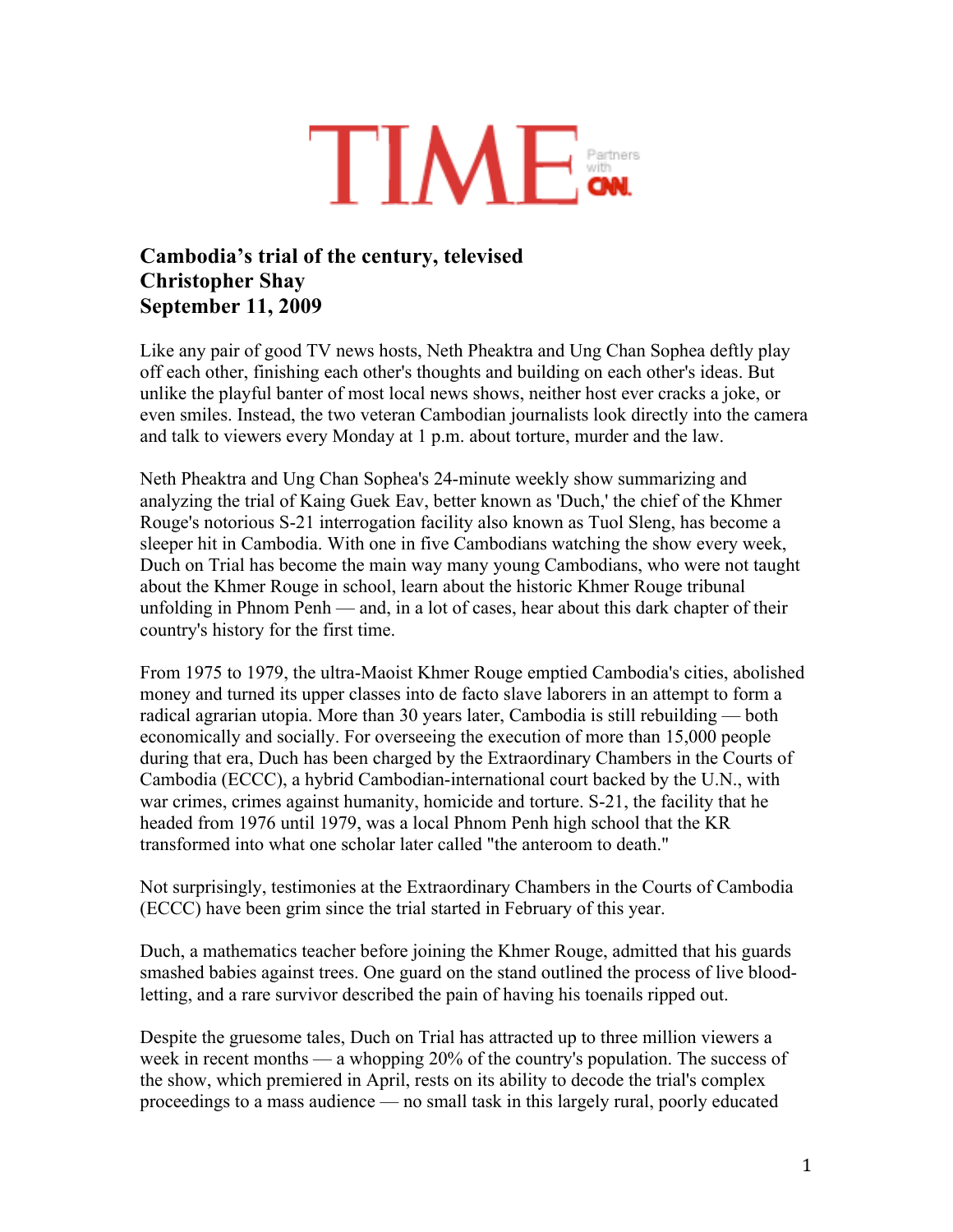country where only about 30% of students who enter school graduate from grade 9. The ECCC was established as a hybrid court after years of negotiation between the U.N. and the Cambodian government, and the result is a complex hodgepodge of international and domestic law.

Matthew Robinson, the British producer of Duch on Trial and executive director of Khmer Mekong Films, took the show's predecessor — a pretrial miniseries about the ECCC — to focus groups around the country, fine tuning the show's language to ensure it could be understood. But while the show may keep it simple, it is still able to highlight complex themes raised in the trial — like mental health and forgiveness — that are relevant to people's daily lives in a nation still suffering from collective post-traumatic stress.

The endeavor was something of a gamble. With the Khmer Rouge only being introduced into the school curriculum this fall, many born after 1979 know little about Cambodia's darkest period. And for those who did, before the Duch trial, over two-thirds of people born after the Khmer Rouge rule said they rarely or never talked about the era. Robinson said before he produced the first episode, he went to his local eatery and asked the staff if they would be interested in a half-hour show about the Duch trial. "They said, 'No, no, no.' But I was there on the Monday [when the show first launched], and all of them were watching. At the end, they gave me a big thumbs up." Now the restaurant shows Duch on Trial every Monday at lunch.

The show, largely funded by the British government, is played on the Cambodian Television Network (CTN), Cambodia's most watched channel. Controlled by Cambodia's richest businessman, Kith Meng, CTN is not playing the show in a primetime slot as a public service, but because it glues so many Cambodians to the TV screen.

Nonetheless, Duch on Trial is helping fulfill one of the Court's central mandates, according to ECCC chief spokesperson Reach Sambath: to educate Cambodians about the Khmer Rouge. In the last seven months, some 23,000 Cambodians have come to the courts to watch the trial, and the Documentation Center of Cambodia has discussed the trials with nearly 100,000 villagers throughout the country. The trial "is an education. It's equal to a professor of history," says Reach Sambath.

But with its millions of viewers in Cambodia, television has proven to be better positioned to bring the trial into people's homes. "You'll go out to the local little village in the middle of Kampong Speu [a province in Cambodia], and there will be almost nothing there," says Gregory Stanton, the president of the Washington-based NGO Genocide Watch. "Yet there will be a TV set hooked up to set of car batteries, and people watching."

Though the government has not publicly commented on the show, Robinson says he's heard that high-ranking government officials also watch it to keep tabs on the trial. The current government contains many former members of the Khmer Rouge, including Prime Minister Hun Sen, who was a low-level cadre and even lost his eye fighting for the